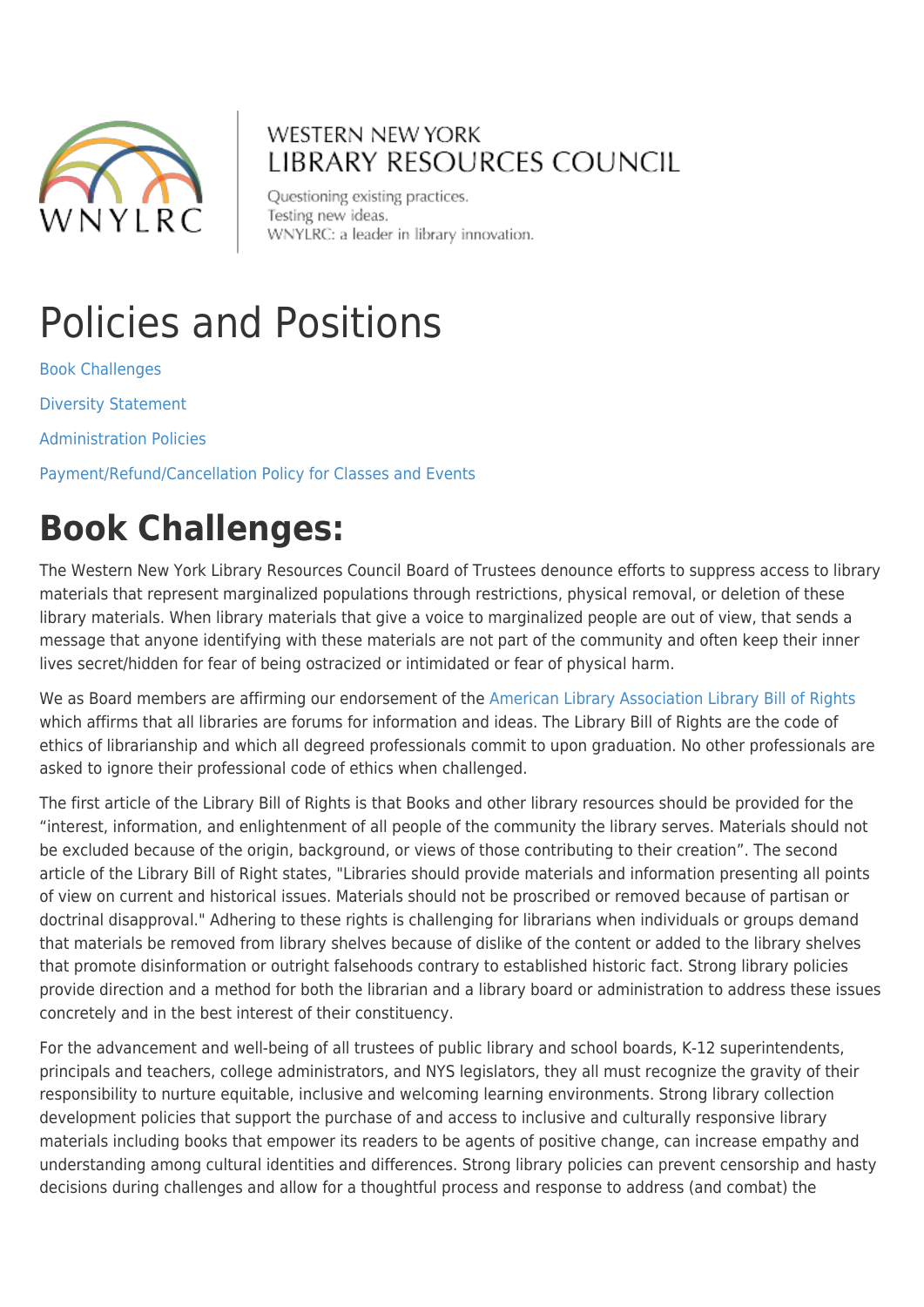concerns raised by individuals or groups who want to remove materials they don't agree with. Strong library policies that for collection challenges provide direction and guidance in addressing factually inaccurate and dangerous materials from being added to library shelves as well as outside of a library's regular collection policies.

**Ensuring access to a diverse collection of professionally-selected library materials by a certified public or school librarian, or a college librarian is a concrete way educators can supplement not only the curriculum and encourage lifelong learning traits in our children as early as kindergarten, but also instill a socially and emotionally mature outlook for all library users and prevent the exclusion of historically silenced, erased, and disenfranchised groups.**

Approved by the WNYLRC Board of Trustees, May 2022

## **Diversity Statement:**

Western New York Library Resources Council (WNYLRC), through the Equity, Diversity, Inclusion and Anti-Racism Committee (EDIAr) committee, is fully committed to addressing urgent matters of social justice, both now and into the future. WNYLRC offers a heartfelt apology to all members of the WNY library community who have experienced alienation or discrimination. We acknowledge that libraries have, through both action and inaction, contributed to a culture of oppression and marginalization in our communities. WNYLRC also recognizes our many members who have shown great leadership in the call for change, and we, as part of the library community, will continue to keep equity, diversity, inclusion, and antiracism as our priority.

As a leader in library innovation, WNYLRC is committed to promoting diversity in all its forms and combating and resisting racism and oppression. The Council will lead in these efforts in the following ways:

- 1. WNYLRC will recruit, promote, and retain librarians and staff from diverse backgrounds, especially Black, Indigenous, (and) People of Color (BIPOC).
- 2. The WNYLRC Board Nominating committee will seek to recruit and nominate Board of Trustee members from diverse backgrounds, especially BIPOC.
- 3. WNYLRC standing committees will seek to recruit committee members from diverse backgrounds, especially BIPOC.
- 4. WNYLRC will support and encourage member libraries to recruit, promote, and retain librarians and library workers from diverse backgrounds, especially BIPOC.
- 5. WNYLRC will encourage all member libraries to develop collections according to EDIAr principles.
- 6. WNYLRC will encourage its community stakeholders (including its staff, committees, members, and Board of Trustees) to coordinate with community groups and organizations to address issues of equity, diversity, inclusion, and anti-racism in libraries.

Diversity statement drafted by the Equity, Diversity, and Anti-Racism Committee, 2021.

Diversity statement approved by the WNYLRC Board of Trustees January 25, 2022.

### **Administration Policies:**

#### **Customer/Member Privacy:**

The Western New York Library Resources Council (WNYLRC) makes every effort to implement measures to secure sensitive data provided by our members through business transactions, website transactions, and in-person transactions. WNYLRC only requires information that it truly needs to conduct business and provide services to our members.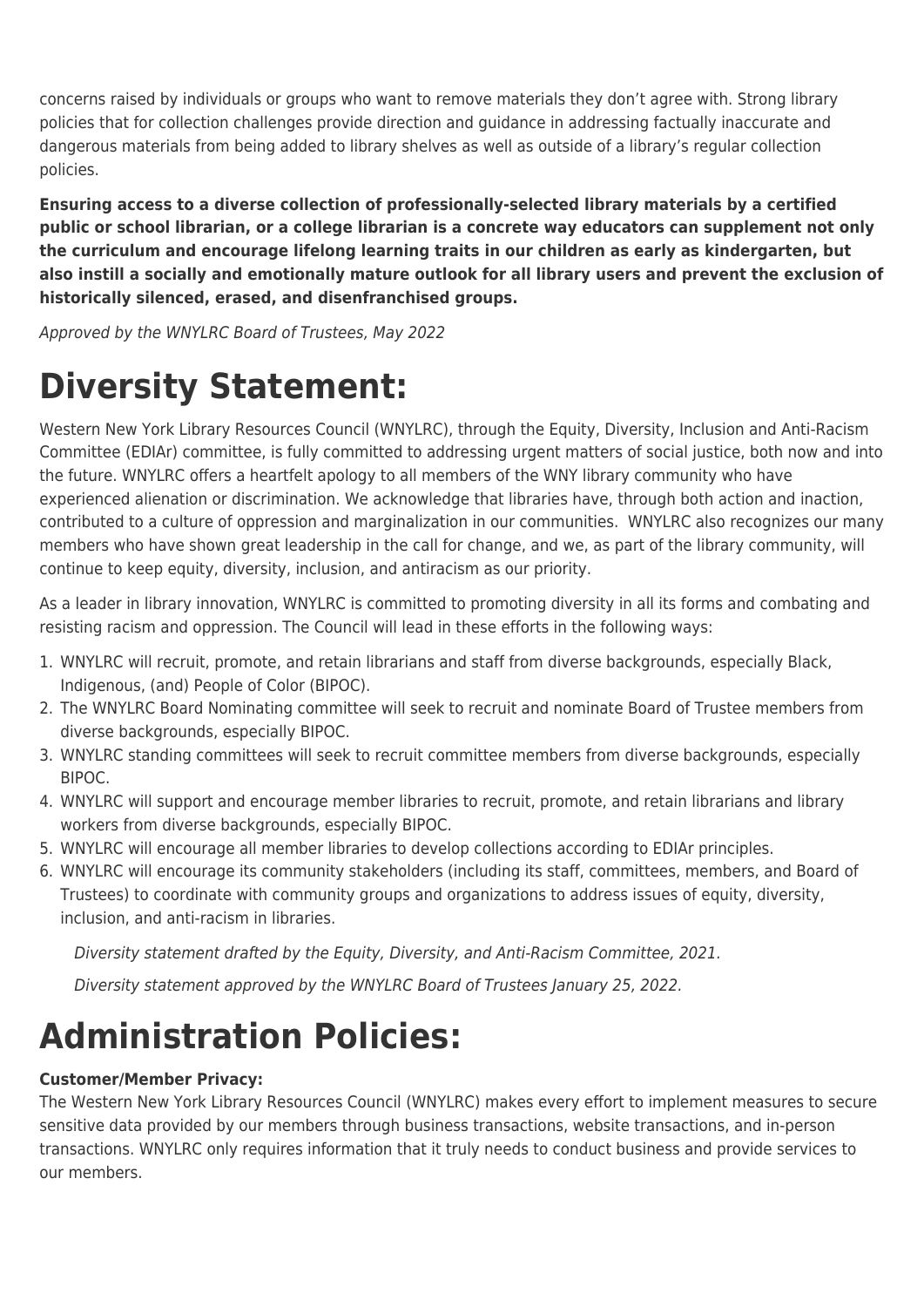#### **WNYLRC may collect and use the following kinds of personal and professional information:**

- Information about your use of WNYLRC services which may include your usage of wnylrc.org, wnylrcwatch.org, wnylib-l, and any other means we use to conduct the business of our organization. This may include but is not limited to the collection of statistics, survey results, workshop registrations, payments of WNYLRC services, blog comments or uploaded news items, InfoPass applications, grant applications, and other services.
- Information that you provide for the purpose of registering on the website including your contact information and your employer information. We are happy to assist you if you require help in registering for a class/event on our website but please be aware that we may have to access your login and/or password to resolve your problem. Knowledge of this information will not be shared or stored in any way.

#### **WNYLRC may use your personal information to:**

- Administer the website
- Enable your access to and use of the website services (i.e. InfoPass)
- Publish your name and/or contact information in reference to WNYLRC membership, committee membership, grants received, or comments made to the blog
- Send you statements and invoices
- Collect payments from you
- Send you marketing communications or surveys
- In the event that we may need to change your password, you will be notified of the new password and it is recommended that you change that to one of your preference the next time you log in

WNYLRC does not disclose your personal information to any vendors or subcontractors unless you have agreed for us to do so. WNYLRC takes reasonable technical and organizational precautions to prevent the loss, misuse, or alteration of your personal and professional information. We store your contact information on a secure server. All information is safeguarded with PCI Compliant technology. We do not, however, store credit card information either in writing or on any of our servers.

WNYLRC may include links to other organizations or vendors on our website, in our blog postings, or in our listserv communications. WNYLRC is not responsible for the privacy policies or practices of any third party entity.

WNYLRC is free to update this policy at any time and make it available on our website [\(www.wnylrc.org](http://www.wnylrc.org/)).

#### **Payment/Refund/Cancellation Policy for Classes and Events:**

#### **Members paying by credit cards:**

WNYLRC allows payments by credit card for workshop registrations, member dues, and program participation fees.

Credit card information is not stored or saved for future use. All information is safeguarded with PCI compliant technology. If a member's charge card is denied, the member will be contacted for alternate payment.

#### **Members paying by check: (Returned Check):**

If a member's check is returned to us for insufficient funds, we require that the member pay the original amount due by cash, money order or cashier's bank check plus a \$10 service fee. We also reserve the right to require payment by cash or bank check in the future.

#### **Cancellation/Refund Policy for classes and events:**

● Full payment should be received 5 business days prior to the day of the scheduled class/event, unless prior arrangements have been made. If we do not receive payment the registrant's seat could be forfeited to